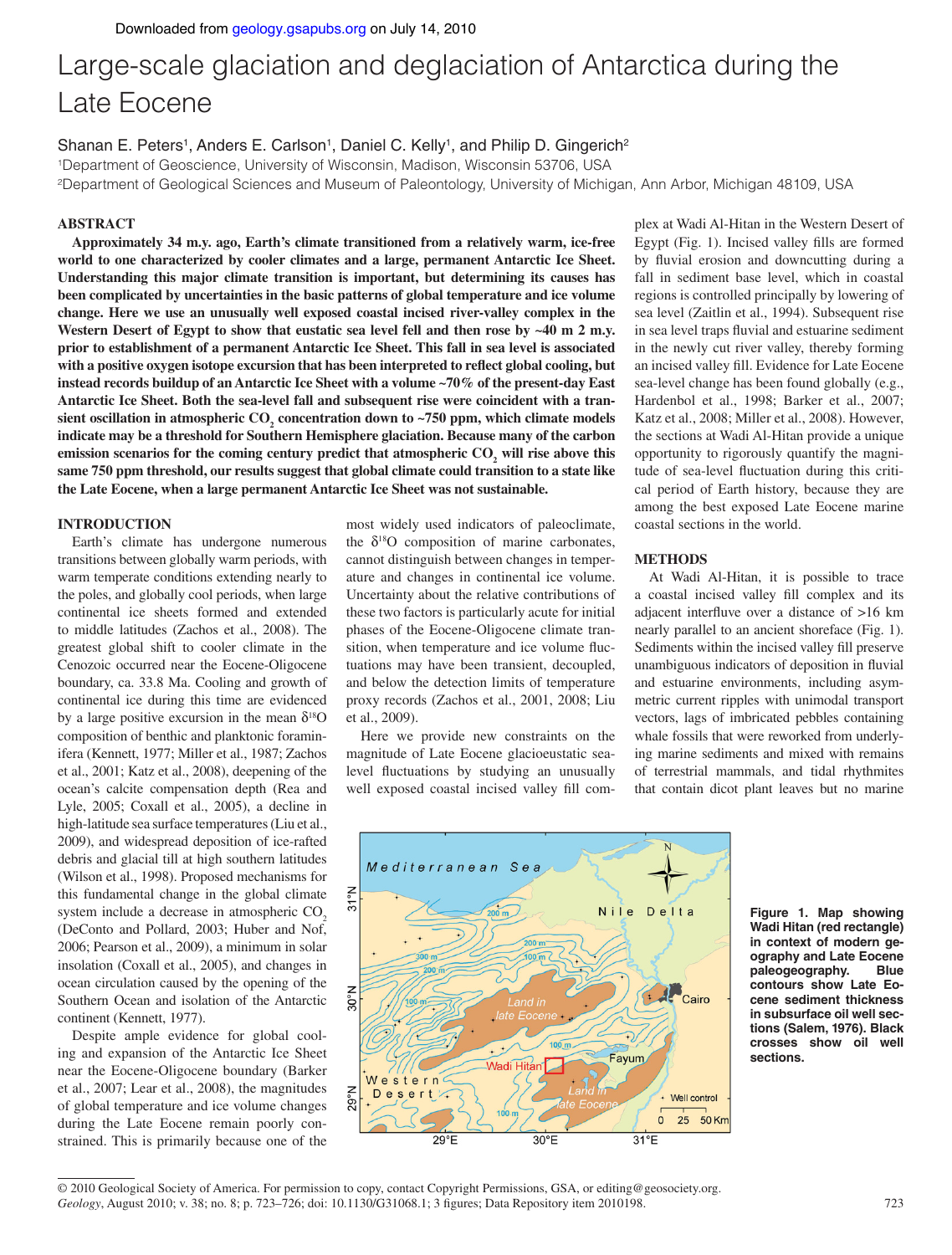fossils (Peters et al., 2009). The intensively bioturbated, fossil-bearing marine sandstones into which the incised valley fill is cut were deposited in environments that range from transition zone to shoreface (Peters et al., 2009; see the GSA Data Repository<sup>1</sup>).

Upstream parameters, such as drainage area, precipitation patterns, and bedrock characteristics, influence large-scale incised valley fill geometry, particularly cross-sectional area (Mattheus et al., 2007); however, the maximum incision depth of coastal incised valley fill complexes is controlled primarily by the magnitude and rate of sediment base-level fall (Zaitlin et al., 1994). In coastal environments, base level, or the point at which down-elevation sediment transport potential approaches zero, is controlled principally by sea level, with smaller contributions from the depth and intensity of wave agitation. In order for an incised valley fill to be preserved in the rock record, subsequent rise in base level must trap fluvial and estuarine sediment within the river valley, thereby filling the valley and restoring a planar geomorphic surface. Coastal incised valley fills, therefore, provide important constraints on the magnitude of sea-level fall as well as evidence for subsequent sea-level rise.

Our mapping of the 7 km incised valley fill extent shows that the valley floor varies considerably in depth, but has a maximum incision of 46 m (Fig. 2). To convert the observed maximum incised valley fill incision depth to a minimum estimate of eustatic sea-level fall, it is first necessary to adjust for isostatic rebound of the crust that may occur when the gravitational load imposed by seawater is removed. Assuming an instantaneous isostatic regional adjustment for ~10–20 m of seawater removal prior to fluvial incision, a conservative estimate for the global minimum sea-level fall required to form a 46-m-deep coastal incised valley fill complex is  $42 \pm 1$  m (see the Data Repository). Although it is necessary to account for the gravitational effects of ice-mass distribution on sea surface elevation, this geoid effect is expected to account for only 1–2 m of sealevel change in the southeastern Mediterranean region (Mitrovica et al., 2009; see the Data Repository). Thus, the estimated minimum eustatic sea-level fall required to form the incised valley fill is  $40 \pm 2$  m.

The entire incised valley fill succession is capped by fossiliferous marine sediments that record a subsequent rise in sea level that was of sufficient magnitude and rapidity to overcome



Figure 2. Field image and schematic cross section of incised valley fill (IVF) and enclosing **marine sediments. A: Panoramic overview of IVF margin. Dashed lines show lateral position**  of photo in B. B: Schematic cross section based on digital field mapping (see footnote 1). **Subhorizontal thin black lines show traceable marine stratigraphic surfaces. Heavier black lines are sequence boundaries (SB). Heaviest line marks main SB at base of IVF complex. Subsidiary SBs are shown by thinner bold lines. Dashed lines represent unmapped SBs within IVF complex. Note truncation of subhorizontal marine strata by IVF. Minimum sea**level fall is estimated from vertical distance that separates interfluve SB (ISB) from SB at **deepest point of IVF (maximum incision). Vertical exaggeration ~22**×**. TST—transgressive systems tract; FSST—falling stage systems tract; HST—highstand systems tract**

fluvial sediment supply and fill the incised valley fill with estuarine sediment, to displace the shoreface landward, and to restore shallowmarine  $(-10 \text{ m})$  conditions to the region. Thus, the rise in sea level recorded by the incised valley fill succession is comparable in magnitude to that of the preceding fall  $(-40 \text{ m})$ . An additional ~90 m of Late Eocene marine sediment was deposited above the incised valley fill prior to the Eocene-Oligocene boundary (see the Data Repository).

Because the incised valley fill at Wadi Al-Hitan is exceptionally well exposed, it is possible to trace stratigraphic surfaces continuously within and adjacent to the incised valley fill. Doing so revealed the erosional remnants of shorter duration sequences that formed during multiple cycles of subaerial exposure and fluvial incision followed by marine inundation and incised valley fill formation. The rapidity and cyclical nature of the ~10–15 m sea-level changes that are evidenced by these smaller scale sequences are inconsistent with control of local sea level by faulting or other vertical crustal motion (Watts, 1982). Instead, the stratigraphic data indicate rapid eustatic sea-level changes superimposed on a longer term and larger magnitude eustatic sea-level fall and rise.

Additional support for the hypothesis that eustatic sea-level changes were responsible for the formation of the incised valley fill complex at Wadi Al-Hitan derives from sequence stratigraphic analyses conducted in other regions. The marine sediments that enclose the incised valley fill yield age-diagnostic calcareous nannoplankton, and some of the recovered taxa have overlapping global first and last appearance datums that constrain the age of the incised valley fill (see the Data Repository). In particular, the presence of *Isthmolithus recurvus* Deflandre and *Neococcolithes minutus* (Perch-Nielsen) constrains the timing of incised valley fill formation to near the base of nannofossil Zone NP19- 20 (Perch-Nielsen, 1989), ca. 36 Ma (Berggren et al., 1995; Gradstein et al., 2004). Thus, the sequence boundary that floors the incised valley fill is equivalent to the Pr-2 sequence boundary at the base of NP19-20 in Europe (Hardenbol et al., 1998) and the American Gulf Coast (Miller et al., 2008). Evidence for a significant sea-level fall and rise near the transition between Zones NP18 and NP19-20 is, therefore, not limited to

<sup>&</sup>lt;sup>1</sup>GSA Data Repository item 2010198, supplemental materials, methods, and figures, is available online at www.geosociety.org/pubs/ft2010.htm, or on request from editing@geosociety.org or Documents Secretary, GSA, P.O. Box 9140, Boulder, CO 80301, USA.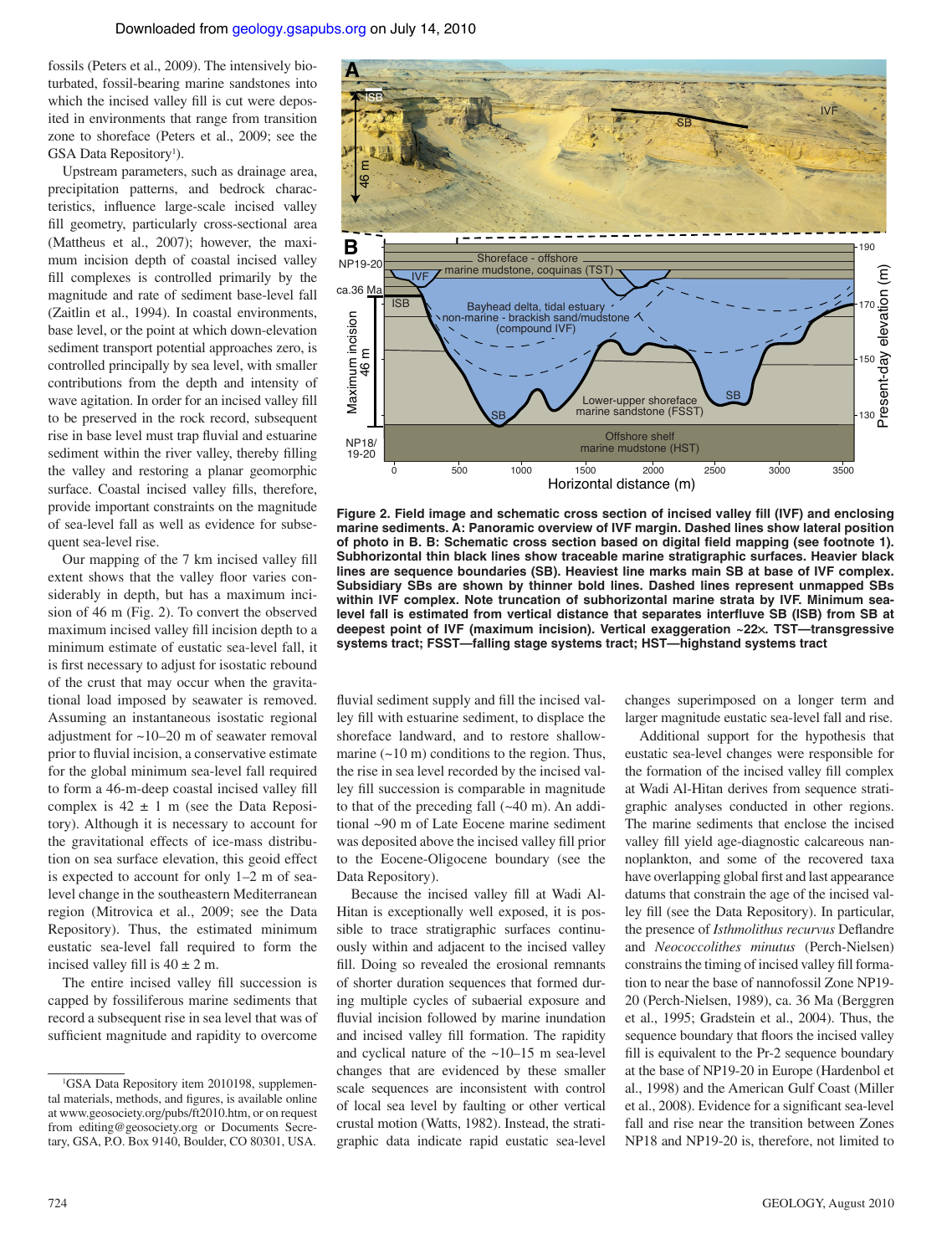Egypt. However, because the section at Egypt is exceptionally well exposed and preserves unambiguous and laterally traceable incised valley fill deposits, it is possible to measure the magnitude of sea-level fluctuations in ways that are not possible elsewhere.

# **DISCUSSION**

Biostratigraphic data indicate that the timing of valley incision closely coincides with a +0.30‰ shift in mean benthic  $\delta^{18}$ O (Figs. 3A and 3D; see the Data Repository). This positive excursion has previously been assumed to record 1–2 °C of cooling precursory to glaciation in Antarctica (Vonhof et al., 2000). Given, however, that the formation of the Egyptian incised valley fill complex requires substantial eustatic sea-level fall and rise within a geologically short time interval, the positive  $\delta^{18}$ O excursion is more likely to be the isotopic expression of continental ice-sheet growth. Because CO<sub>2</sub> levels in the Late Eocene were above the threshold for Northern Hemisphere glaciation (Pagani et al., 2005; DeConto et al., 2008), the most probable locus of such growth is Antarctica.

With a new independent estimate for the magnitude of glacioeustatic sea-level change, it is possible to predict the  $\delta^{18}$ O excursion that would be expected due only to ice volume effects. Climate model simulations from the Eocene-Oligocene transition indicate a mean Antarctic ice δ18O composition of −30‰ ± 5‰ (DeConto et al., 2008). The growth of a  $40 \pm 2$  m sea-level– equivalent volume of this ice would increase the mean  $\delta^{18}$ O of ocean water by  $0.34\%$ <sub>o</sub> ±  $0.07\%$ <sub>o</sub> (see the Data Repository). Thus, it is likely that most or all of the observed +0.30‰  $\delta^{18}O$  shift ca. 36.0 Ma was caused by an increase in continental ice volume rather than  $1-2$  °C cooling of the deep ocean (Vonhof et al., 2000). Highlatitude sea surface temperature records also suggest reduced amounts of cooling relative to previous estimates, although uncertainties and low sample resolution preclude precise temperature estimates for this event (Liu et al., 2009).

The positive δ18O excursion ca. 36.0 Ma is followed by a negative excursion of similar magnitude ca. 35.8 Ma (Fig. 3D). This decrease in  $\delta^{18}$ O reflects the retreat of ice on Antarctica and is recorded stratigraphically at Wadi Al-Hitan by the in-filling of the incised valley fill with fluvioestuarine sediment and by the restoration of shallow, normal marine shelf conditions to the region (Fig. 2). Numerous cycles of  $\sim$ 10 m sea-level rise and fall within the incised valley fill and in the immediately overlying marine strata indicate increased volatility in sea level during periods of large-scale Antarctic glaciation (see the Data Repository), possibly in response to orbital forcing of ice growth and decay. Changes of ~10 m in sea-level–equivalent volumes of ice would affect benthic  $\delta^{18}$ O by



**Figure 3. Oxygen and strontium isotopes, CO2, and insolation during Eocene-Oligocene (E-O) climate transition. A: Global benthic**  δ**18O stack with 5-point smoothing (Zachos et al., 2001, 2008). The +0.30‰ excursion ca. 36 Ma (gray bar) is observed in individual benthic records (Vonhof et al., 2000; Zachos et al., 1999; Ehrmann and Mackensen, 1992). B: Foraminifera 87Sr/86Sr from Ocean Drilling Program (ODP) Site 689B (Mead and Hodell, 1995); red symbols—individual measurements, black line—5-point smoothing. Lower-resolution 87Sr/86Sr records from ODP Sites 744 and 748 are similar (Zachos**  et al., 1999). C: Atmospheric CO<sub>2</sub>; black bars **are from Pagani et al. (2005), purple bars are from Pearson et al. (2009). Horizontal**  blue line indicates Antarctic glaciation CO<sub>2</sub> **threshold of 750 ppm (DeConto and Pollard, 2003; DeConto et al., 2008). Gray bars denote ~0.3‰** δ**18O increase and larger** δ**18O increase at E-O boundary. Calcareous nannoplankton zones (NP17–NP23) are shown on x axis (Gradstein et al., 2004). D: Benthic**  δ**18O stack. Vertical range shows 40 m eustatic sea-level (SL) component of the** δ**18O increase as determined from incised valley**  fill (IVF). E: 21 December insolation at 65 °S **(Laskar et al., 2004). F: Foraminifera 87Sr/86Sr (Mead and Hodell, 1995). Gray bar shows interval of ~0.3‰** δ**18O increase.**

only ~0.08‰, which is below the detection level of global mean benthic  $\delta^{18}$ O records (Fig. 3D).

Agreement between the new physical stratigraphic evidence for sea-level fall and the wellknown benthic  $\delta^{18}$ O excursion is compelling, and substantial glaciation of Antarctica in the

Late Eocene predicts other evidence for icesheet advance and retreat. For example, continental glaciation leads to enhanced physical erosion of bedrock and to increased chemical weathering during periods of ice retreat (Blum and Erel, 1995). Because East Antarctica, the locus of ice growth (DeConto and Pollard, 2003), is predominately composed of granitic terrains (Roy et al., 2007), large-scale glaciation during the Late Eocene should have caused an increase in the Sr isotopic composition of ocean water. Consistent with this expectation, the 87Sr/86Sr composition of the ocean increased significantly ca. 35.8 Ma (Mead and Hodell, 1995; Zachos et al., 1999) (Figs. 3B and 3F). Increased deposition of kaolinite and chlorite in the Southern Ocean during this same time also suggests an intensification of weathering on Antarctica (Ehrmann and Mackensen, 1992; Zachos et al., 1999). Both of these independent observations support our hypothesis of largescale glaciation of Antarctica ca. 36.0 Ma and subsequent ice-sheet retreat ca. 35.8 Ma.

Two factors may have contributed to the growth and decay of a large Antarctic Ice Sheet. First, atmospheric  $CO_2$  declined by  $>1000$  ppm through the Eocene and Oligocene (Zachos et al., 2008), but also underwent several oscillations, beginning with a drop to 660–930 ppm ca. 36 Ma (Pagani et al., 2005) (Fig. 3C). Glacial climate model simulations suggest a threshold response of Antarctic glaciation to a drop in CO<sub>2</sub> below ~750 ppm, with ice-sheet growth causing a sea-level fall of 40–50 m and an increase in ocean  $\delta^{18}$ O of ~0.30‰ (DeConto and Pollard, 2003; DeConto et al., 2008). These predictions are consistent with the sea-level history recorded by the incised valley fill complex at Wadi Al-Hitan and with benthic  $\delta^{18}O$  records (Fig. 3D).

The second factor that may have contributed to the onset of glaciation in Antarctica is a change in Earth's orbital parameters, wherein a reduction in the peak amplitude of austral summer insolation at the onset of the  $CO<sub>2</sub>$  decline (Fig. 3E) enhanced the accumulation of snow and ice via diminished summer ablation. Orbital cycles may have been important in promoting the glaciation of Antarctica prior to the major global cooling ca. 33.8 Ma (Liu et al., 2009), but orbital parameters alone cannot explain the onset or termination of glaciation because they are nonunique (Laskar et al., 2004). This leaves change in atmospheric  $CO<sub>2</sub>$  as the most probable driver of the transient glaciation and deglaciation of Antarctica during the Late Eocene.

The physical and geochemical evidence presented here indicates that the Antarctic Ice Sheet achieved at least 70% of the volume of the present-day East Antarctic Ice Sheet ca. 36.0 Ma before partially or wholly melting. Growth and decay of the ice sheet appear to have been paced by changes in atmospheric  $CO<sub>2</sub>$  concentration